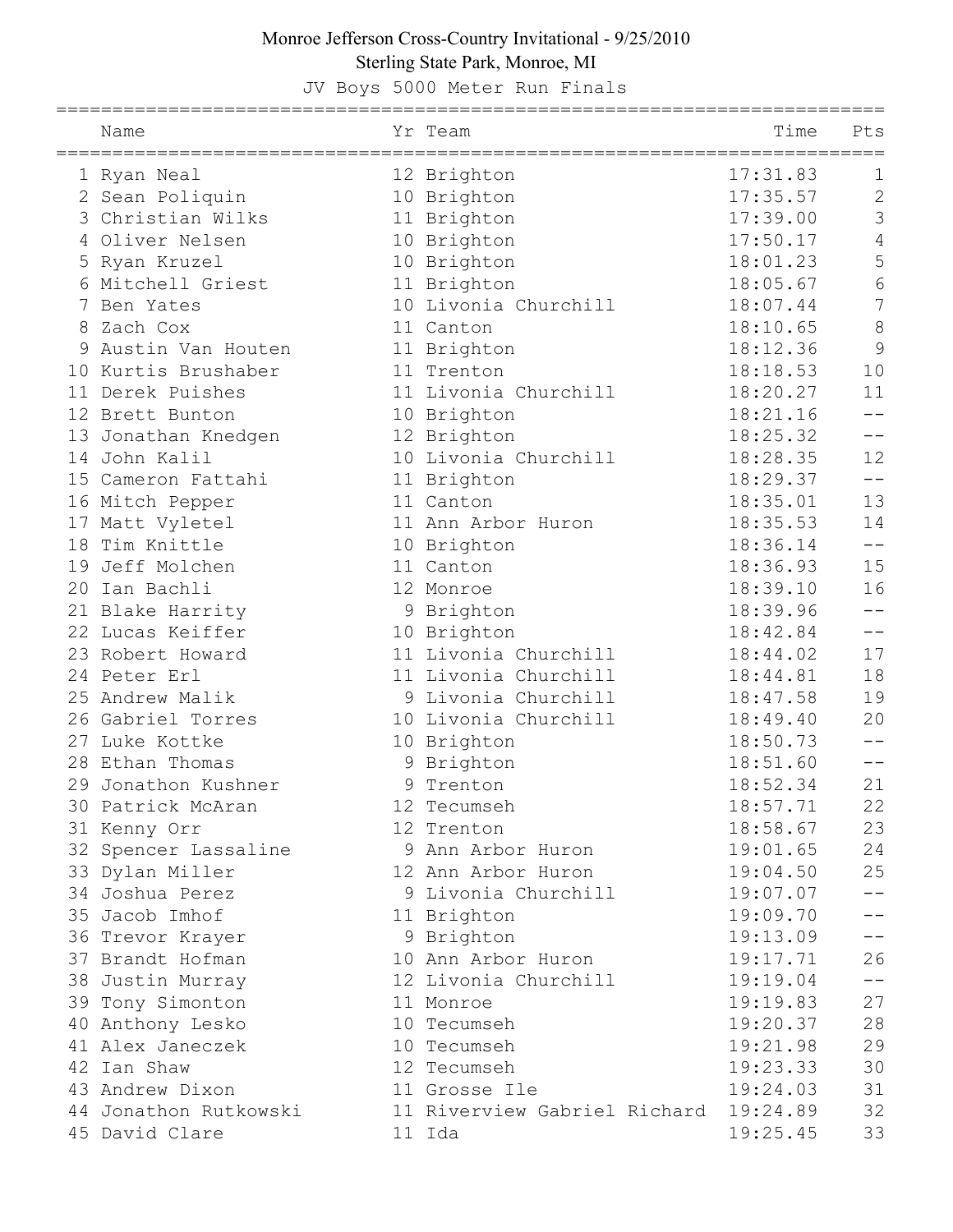## Monroe Jefferson Cross-Country Invitational - 9/25/2010 Sterling State Park, Monroe, MI

46 Patrick Tremel 47 Steven Winther 48 Steve Rivard 49 Jerry Hand 50 Aaron Chuey 51 Collin Schafer 52 Jay Drennan 53 Jacob Adams 54 Jackson Lytle 55 Jimmy Hodgson 56 Acer Xu 57 Victor Phillips 58 Riley Bohr 59 Jim Birney 60 Owen Ash 61 Austin Villeneuve 62 Dakota West 63 Keegan Simons 64 Kevin Head 65 Tyler Wolmer 66 Dakota Woodfill 67 Max Miller 68 Tyler Hill 69 James Hildreth 70 Matt Maki 71 Travis Adkins 72 Brendan Noble 73 Soroush Labaf 74 Matt Szuba 75 Cody Dixon 76 Brian Riedy 77 Mace Gatzek 78 James Suydam 79 Noah Collins 80 Devin Neumann 81 Colin Murphy 82 Timothy Laroy 83 Scott Proschek 84 Jacob Seasock 85 Joe Seitz 86 Michael Guirey 87 Dalton Burgan 88 Harry Barrmorris 89 Michael Vanpaepeghem 90 Stephan Granner 91 David Zaran 92 Brent Leonhardt 93 Josh Malenfant 94 John Vaughan

| 12 Livonia Churchill         | 19:26.66 | $- -$           |
|------------------------------|----------|-----------------|
| 10 Canton                    | 19:27.60 | 34              |
| 11 Brighton                  | 19:29.39 | $- -$           |
| 9 Riverview Community        | 19:30.26 | 35              |
| 10 Trenton                   | 19:31.26 | 36              |
| 10 Brighton                  | 19:33.19 | $ -$            |
| 10 Canton                    | 19:35.36 | 37              |
| 10 Livonia Churchill         | 19:36.19 | --              |
| 11 Canton                    | 19:41.39 | 38              |
| 12 Canton                    | 19:43.47 | 39              |
| 10 Ann Arbor Huron           | 19:44.52 | 40              |
| 10 Ann Arbor Huron           | 19:45.53 | 41              |
| 10 Riverview Community       | 19:46.05 | 42              |
| 10 Brighton                  | 19:46.92 | $ -$            |
| 10 Canton                    | 19:47.69 | $\perp$ $\perp$ |
| 9 Livonia Churchill          | 19:53.08 | $\perp$ $\perp$ |
| 10 Monroe Jefferson          | 19:53.72 | $-$             |
| 10 Allen Park                | 19:55.25 | $- -$           |
| 10 Ida                       | 19:56.66 | 43              |
| 10 Ida                       | 19:58.28 | 44              |
| 9 Ida                        | 19:58.92 | 45              |
| 10 Tecumseh                  | 19:59.61 | 46              |
| 11 Monroe Jefferson          | 20:00.45 |                 |
| 10 Canton                    | 20:03.02 | $ -$            |
| 10 Tecumseh                  | 20:04.99 | 47              |
| 12 Livonia Churchill         | 20:05.96 |                 |
| 9 Canton                     | 20:07.32 | $ -$            |
| 11 Ann Arbor Huron           | 20:08.08 | 48              |
| 12 Livonia Churchill         | 20:08.81 | $ -$            |
| 9 Ida                        | 20:11.64 | 49              |
| 11 Livonia Franklin          | 20:12.80 | 50              |
| 9 Canton                     | 20:13.31 |                 |
| 9 Adrian                     | 20:13.87 | 51              |
| 12 Ann Arbor Huron           | 20:14.57 |                 |
| 9 Brighton                   | 20:16.61 |                 |
| 9 Livonia Churchill          | 20:17.74 |                 |
| 11 Monroe                    | 20:18.57 | 52              |
| 10 Royal Oak Shrine          | 20:21.68 | 53              |
| 9 Allen Park Cabrini         | 20:22.61 | 54              |
| 10 Brighton                  | 20:23.57 | $ -$            |
| 9 Royal Oak Shrine           | 20:27.61 | 55              |
| 9 Livonia Churchill          | 20:28.88 |                 |
| 9 Ann Arbor Huron            | 20:29.83 |                 |
| 10 Trenton                   | 20:35.61 | 56              |
| 11 Ann Arbor Huron           | 20:38.40 |                 |
| 12 Riverview Community       | 20:39.03 | 57              |
| 11 Monroe St. Mary Catholic  | 20:39.71 | 58              |
| 12 Riverview Gabriel Richard | 20:40.68 | 59              |
| 9 Ann Arbor Huron            | 20:41.29 | $-1$            |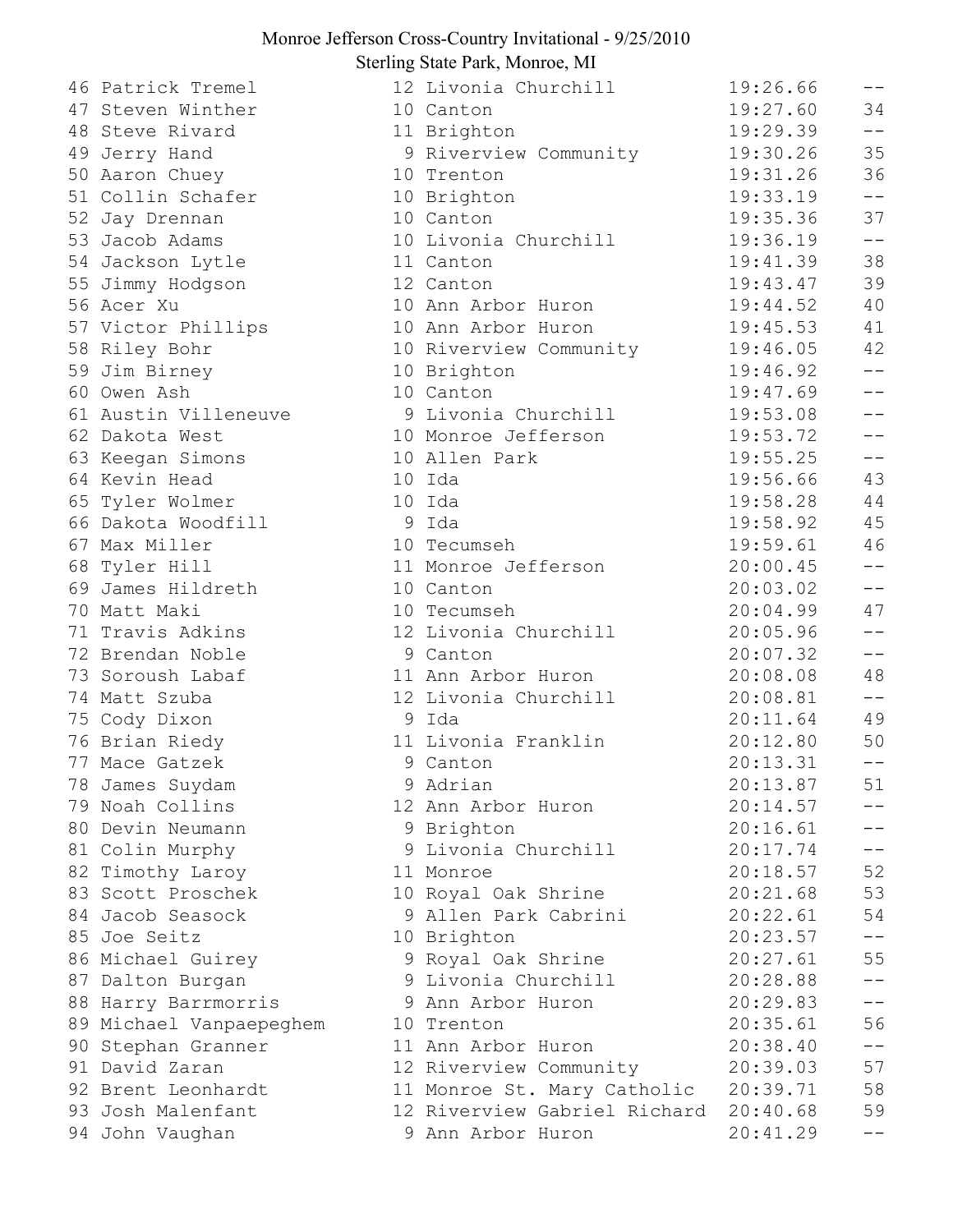## Monroe Jefferson Cross-Country Invitational - 9/25/2010

Sterling State Park, Monroe, MI

| 95 Daniel Burchett<br>96 Charles Snyder | 12 Tecumseh<br>9 Royal Oak Shrine    | 20:42.07<br>20:42.90 | 60<br>61                                       |
|-----------------------------------------|--------------------------------------|----------------------|------------------------------------------------|
| 97 Dan Smith                            |                                      |                      | 62                                             |
| JV Boys 5000 Meter Run Finals           | 12 Monroe St. Mary Catholic 20:43.43 |                      |                                                |
| ====================                    | :==================                  |                      |                                                |
| Name                                    | Yr Team                              | Time                 | Pts                                            |
| 98 Saje Neito                           | 9 Adrian                             | 20:44.14             | 63                                             |
| 99 Jack Adams                           | 10 Grosse Ile                        | 20:44.98             | 64                                             |
| 100 Ben Shaw                            | 9 Tecumseh                           | 20:46.06             | $-\,-$                                         |
| 101 Alex Sorenson                       | 10 Riverview Community               | 20:47.62             | 65                                             |
| 102 Reed Hickson                        | 10 Livonia Churchill                 | 20:49.25             | $- -$                                          |
| 103 Ben Brown                           | 9 Adrian                             | 20:50.07             | 66                                             |
| 104 Jacob Sell                          | 12 Ypsilanti Lincoln                 | 20:50.89             | 67                                             |
| 105 Derek Arevalo                       | 10 Allen Park Cabrini                | 20:51.77             | 68                                             |
| 106 Keith Olsen                         | 10 Canton                            | 20:54.15             | $\qquad \qquad -$                              |
| 107 Aaron Oswald                        | 9 Adrian                             | 20:55.36             | 69                                             |
| 108 Zachary Stempien                    | 9 Riverview Gabriel Richard          | 20:56.36             | 70                                             |
| 109 Jacob Kelley                        | 12 Tecumseh                          | 20:59.79             | $- -$                                          |
| 110 Robert Fields                       | 10 Dearborn Heights Annapoli         | 21:01.82             | $\hspace{0.1mm}-\hspace{0.1mm}-\hspace{0.1mm}$ |
| 111 Sean David                          | 10 Allen Park Cabrini                | 21:05.99             | 71                                             |
| 112 Anthony Fiorini                     | 11 Brighton                          | 21:09.42             | $- -$                                          |
| 113 Ben Royce                           | 12 Ann Arbor Huron                   | 21:10.26             | $-\,-$                                         |
| 114 Ben Sieloff                         | 10 Trenton                           | 21:11.15             | 72                                             |
| 115 Deniz Karabakal                     | 10 Ann Arbor Huron                   | 21:12.03             | $-\,-$                                         |
| 116 Tyler Stawowczk                     | 9 Trenton                            | 21:12.80             | 73                                             |
| 117 Tony Christou                       | 9 Grosse Ile                         | 21:13.87             | 74                                             |
| 118 Joey Ziolkowski                     | 10 Brighton                          | 21:17.11             | $-\,-$                                         |
| 119 Christof Hofer                      | 11 Gibraltar Carlson                 | 21:18.20             | 75                                             |
| 120 Christia Loszewski                  | 12 Riverview Community               | 21:21.94             | 76                                             |
| 121 Craig Skinner                       | 11 Southgate Anderson                | 21:22.77             | $-\,-$                                         |
| 122 Vincent McShane                     | 10 Grosse Ile                        | 21:23.60             | 77                                             |
| 123 Jason Obrycki-Smith                 | 9 Allen Park                         | 21:24.34             |                                                |
| 124 Tyler Long                          | 9 Riverview Gabriel Richard          | 21:25.10             | 78                                             |
| 125 Brian Wilzceak                      | 12 Dearborn Heights Annapoli         | 21:25.89             | $  \,$                                         |
| 126 Paul Burns                          | 12 Tecumseh                          | 21:27.24             | $-\,-$                                         |
| 127 Jake Chessrown                      | 11 Grosse Ile                        | 21:29.04             | 79                                             |
| 128 Chris Dixon                         | 9 Ypsilanti Lincoln                  | 21:29.76             | 80                                             |
| 129 Zach Sarrault                       | 11 Adrian                            | 21:30.46             | 81                                             |
| 130 Nick Berns                          | 10 Monroe St. Mary Catholic          | 21:31.14             | 82                                             |
| 131 John Jackson                        | 10 Gibraltar Carlson                 | 21:32.03             | 83                                             |
| 132 Benny Ng                            | 11 Southgate Anderson                | 21:33.78             | $-\,-$                                         |
| 133 Alex Blanchett                      | 9 Monroe St. Mary Catholic           | 21:34.85             | 84                                             |
| 134 Alex Swindle                        | 10 Tecumseh                          | 21:39.60             | $--\,$                                         |
| 135 Isaac Bowen                         | 12 Livonia Churchill                 | 21:41.46             | $\overline{\phantom{m}}$                       |
| 136 Andrew Barnes                       | 10 Livonia Franklin                  | 21:42.99             | 85                                             |
| 137 Lyle Antieau                        | 9 Grosse Ile                         | 21:43.88             | 86                                             |
| 138 Matthew Nadai                       | 10 Royal Oak Shrine                  | 21:44.86             | 87                                             |
| 139 Jared Cash                          | 11 Livonia Churchill                 | 21:46.60             |                                                |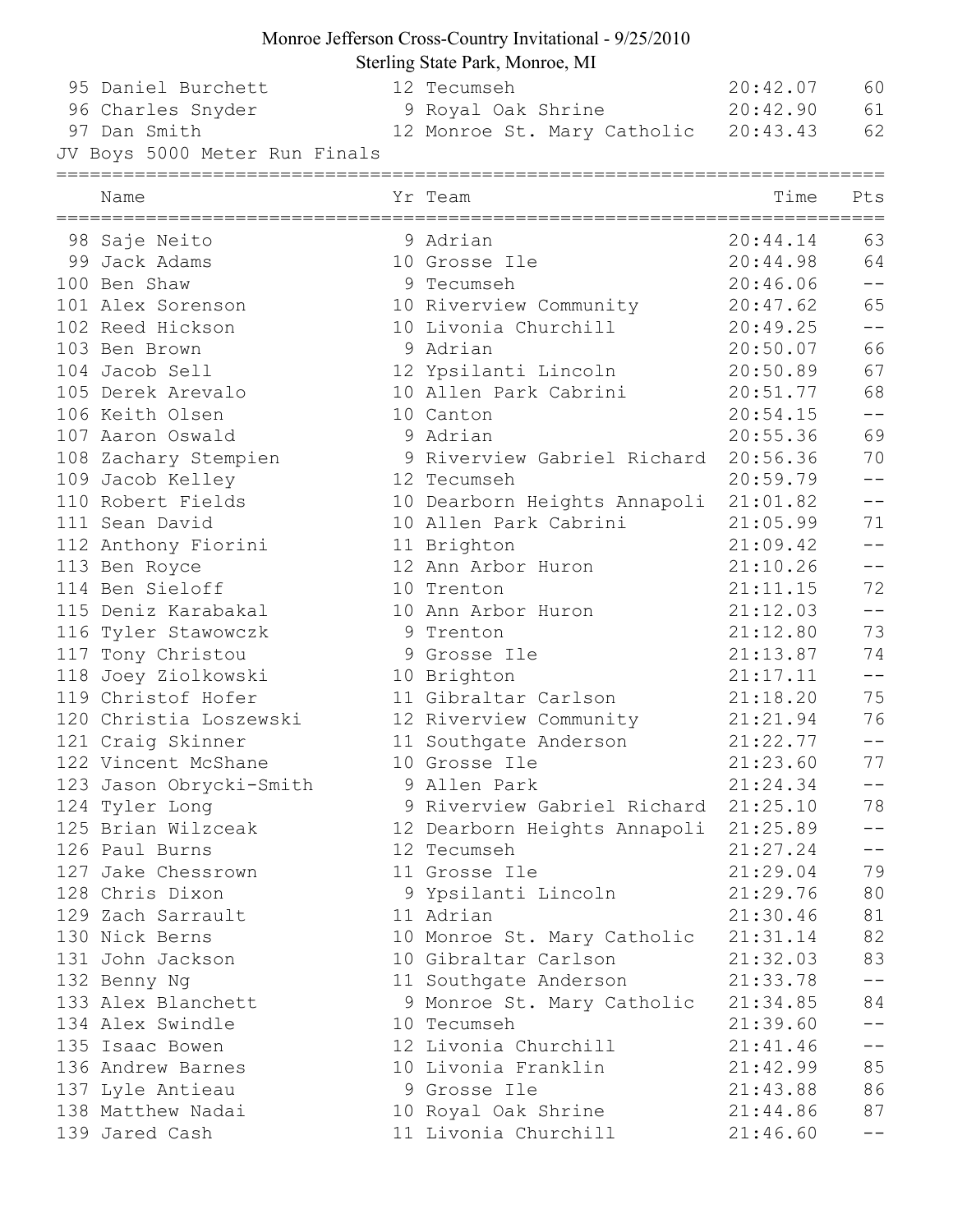## Monroe Jefferson Cross-Country Invitational - 9/25/2010 Sterling State Park, Monroe, MI

140 Matt Lucas 141 Leo Antrassian 142 Dan Wilgus 143 Joey Baclawski 144 Brandon Reeves 145 Tyler Splan 146 Colin Walters 147 Joe Partipilo 148 Justin Baker 149 Doug Carrothers 150 Kevin Schuett 151 Michael Cantley 152 Aristotle Zarkin 153 Zachary Seasock 154 Brendan Shelton 155 Garrett Bates 156 Caleb Bettis 157 Austin Stawowczk 158 John DeBono 159 Bill Crandall 160 Jeffrey Czajka 161 Kahliff Robinson 162 Garret Maitland 163 Luke Everingham 164 Tyler Melnik 165 Trevor Moore 166 Nick Sarrault 167 Dane Roberts 168 Anthony Vinco 169 Brandon Merritt 170 Christopher Clark 171 Steven Welsh 172 Alex Greer 173 Jacob Tilk 174 Jiao Shoubo 175 Matt Springstead 176 David Robinson 177 Charles Neubecker 178 Josh Simms 179 Alec Carpenter 180 James Eccleston 181 Robbie Agar 182 Eric Yocum 183 Daniel Jackson 184 Rittia Barman 185 Nigel Rumant-Greene 186 Frank Wittenberg 187 DeAngelo Solomon 188 Joe Yoakum

|   | 9 Brighton                   | 21:47.30 | $- -$   |
|---|------------------------------|----------|---------|
|   | 11 Monroe                    | 21:48.57 | 88      |
|   | 11 Grosse Ile                | 21:50.63 | 89      |
|   | 11 Grosse Ile                | 21:52.64 | $- -$   |
|   | 11 Grosse Ile                | 21:53.95 | $-$     |
|   | 12 Monroe St. Mary Catholic  | 21:54.74 | 90      |
|   | 11 Monroe St. Mary Catholic  | 21:56.18 | 91      |
|   | 9 Riverview Gabriel Richard  | 21:57.06 | 92      |
|   | 9 Livonia Churchill          | 21:57.97 | $- -$   |
|   | 9 Brighton                   | 21:58.87 | $- -$   |
|   | 9 Brighton                   | 21:59.52 |         |
|   | 10 Grosse Ile                | 22:00.26 | $ -$    |
|   | 9 Livonia Churchill          | 22:01.13 | $ -$    |
|   | 9 Allen Park Cabrini         | 22:06.14 | 93      |
|   | 11 Dearborn Heights Annapoli | 22:07.09 | $- -$   |
|   | 12 Riverview Community       | 22:15.33 | 94      |
|   | 10 Dundee                    | 22:17.06 |         |
|   | 11 Trenton                   | 22:19.65 | $ -$    |
|   | 10 Allen Park                | 22:20.81 | $- -$   |
|   | 12 Livonia Franklin          | 22:21.95 | 95      |
|   | 12 Riverview Community       | 22:23.33 | 96      |
|   | 9 Riverview Community        | 22:24.17 | $- -$   |
|   | 10 Summit Academy            | 22:24.89 |         |
|   | 10 Riverview Community       | 22:25.57 | $ -$    |
|   | 11 Tecumseh                  | 22:28.78 | $ -$    |
|   | 9 Tecumseh                   | 22:29.98 | $-$     |
| 9 | Adrian                       | 22:31.42 | 97      |
|   | 9 Trenton                    | 22:33.60 | $- -$   |
|   | 10 Allen Park                | 22:34.51 | $=$ $-$ |
|   | 11 Adrian                    | 22:36.21 | 98      |
|   | 10 Royal Oak Shrine          | 22:46.24 | 99      |
| 9 | Livonia Churchill            | 22:50.25 |         |
|   | 9 Livonia Churchill          | 22:54.80 |         |
|   | 12 Grosse Ile                | 22:56.29 |         |
|   | 11 Ann Arbor Huron           | 22:57.29 |         |
|   | 12 Brighton                  | 22:59.57 | $=$ $-$ |
| 9 | Riverview Community          | 23:00.45 |         |
|   | 9 Trenton                    | 23:02.44 |         |
|   | 11 Southgate Anderson        | 23:05.35 |         |
|   | 11 Tecumseh                  | 23:08.48 |         |
|   | 12 Grosse Ile                | 23:10.38 |         |
|   | 10 Dearborn Heights Annapoli | 23:12.78 | --      |
|   | 10 Allen Park Cabrini        | 23:17.36 | 100     |
|   | 10 Livonia Churchill         | 23:18.47 |         |
|   | 9 Brighton                   | 23:19.31 | $-1$    |
|   | 9 Ypsilanti Lincoln          | 23:23.82 | 101     |
|   | 11 Livonia Franklin          | 23:24.64 | 102     |
|   | 12 Gibraltar Carlson         | 23:26.24 | 103     |
|   | 9 Gibraltar Carlson          | 23:27.95 | 104     |